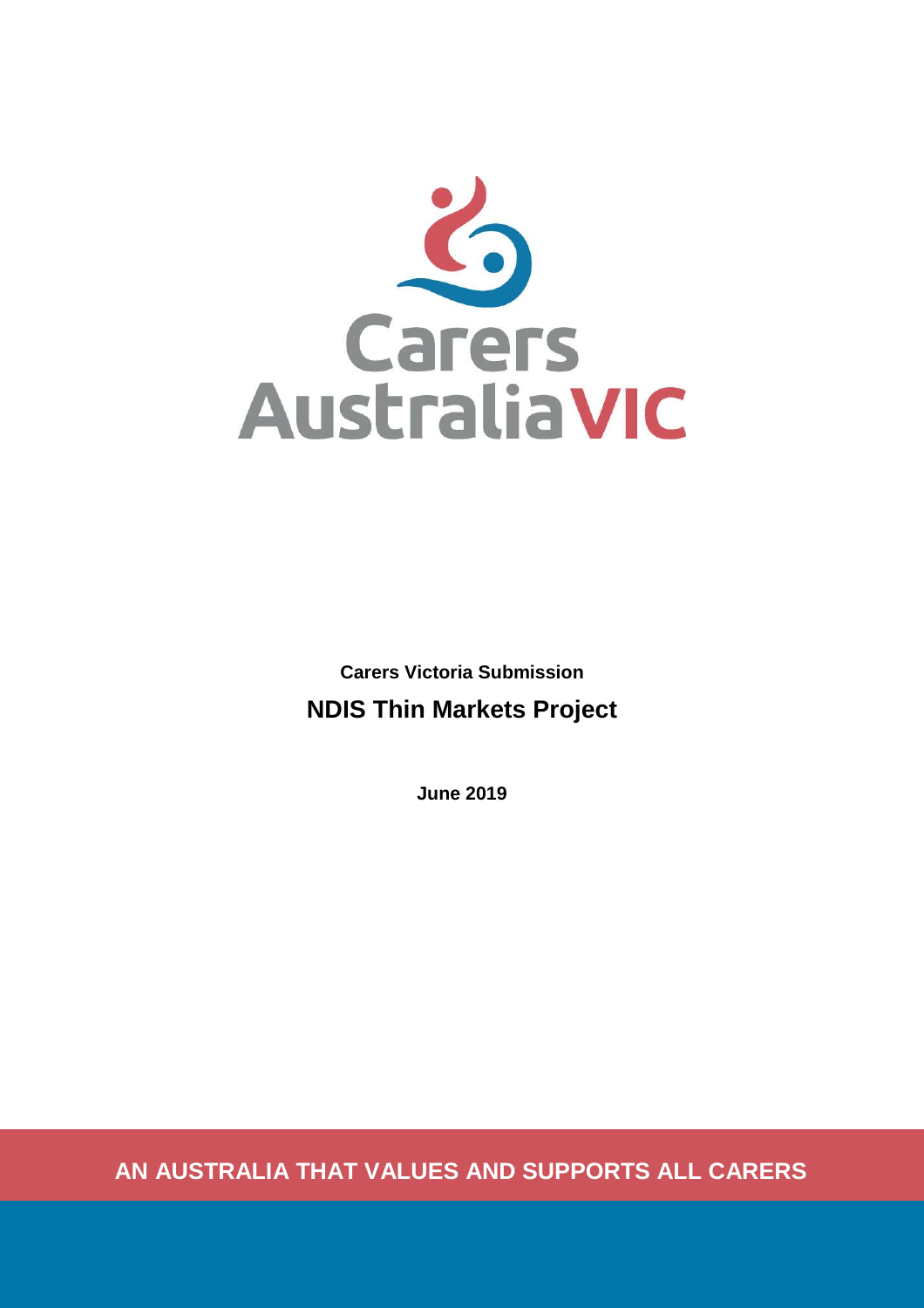# **ABOUT CARERS VICTORIA**

Carers Victoria is the state-wide peak organisation representing people who provide care. We represent more than 736,600 carers across Victoria – people caring for someone with a disability, mental illness, chronic health issue or an age-related condition.

People receiving care could be a parent, child, spouse/partner, grandparent, other relative or friend. Carers Victoria is a member of the National Network of Carers Associations, and the Victorian Carer Services Network. Carers Victoria is a non-profit association which relies on public and private sector support to fulfil its mission with and on behalf of carers.

Carers Victoria is a membership-based organisation. Our members are primarily family carers, who play an important role in informing our work, contributing to advocacy and strategic aims, and distributing information more widely to other carers.

This policy paper was prepared by Carers Victoria's Policy Team.

© Carers Association Victoria 2019.

This work is copyright. Apart from any use as permitted under the *Copyright Act 1968*, all other rights are reserved. Requests and inquiries concerning reproduction and rights should be addressed to the Copyright Officer, Carers Victoria, PO Box 2204, Footscray, Victoria, 3011.

For information contact: Scott Walker Chief Executive Officer Carers Victoria Telephone: 03 9396 9500<br>Facsimile: 03 9396 9555 Facsimile: 03 9396 9555<br>Email: scott.walker@ Email: [scott.walker@carersvictoria.org.au](mailto:scott.walker@carersvictoria.org.au)<br>Website: www.carersvictoria.org.au [www.carersvictoria.org.au](http://www.carersvictoria.org.au/)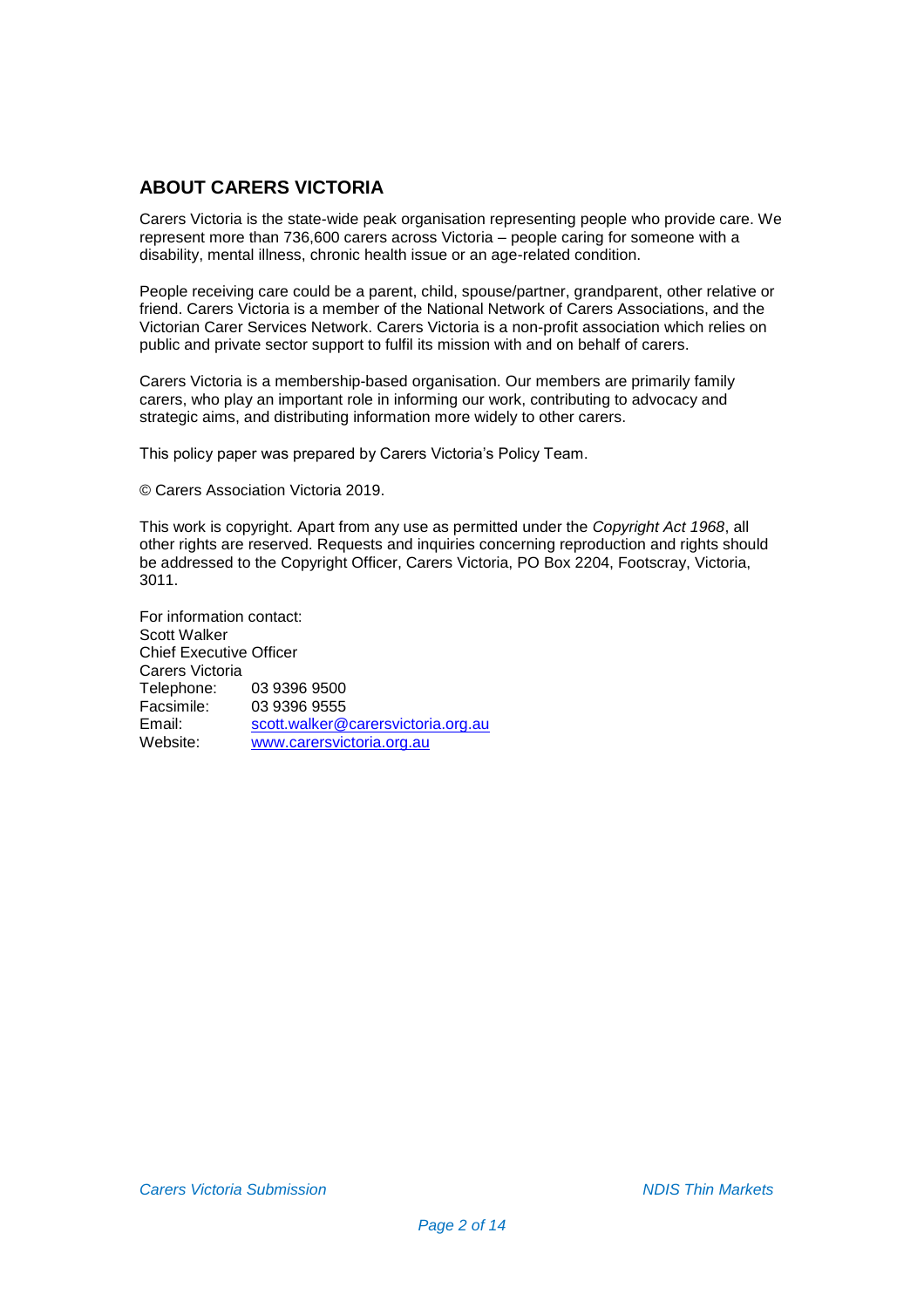# **CONTENTS**

| 1. What role does your organisation undertake in the sector?  5                                                                                                                                                                                       |  |
|-------------------------------------------------------------------------------------------------------------------------------------------------------------------------------------------------------------------------------------------------------|--|
| 2. Has your organisation recently supported participants who are affected by thin                                                                                                                                                                     |  |
| 3. Where do you anticipate your constituents will experience thin markets issues in                                                                                                                                                                   |  |
| 4. In your organisation's experience, what barriers are affecting the availability of<br>services, and the ability of participants to access services? (e.g. access to<br>information, diversity of services, location and travel, plan budget etc.)? |  |
| 5. What short-term and long-term approaches do you believe would best address                                                                                                                                                                         |  |
|                                                                                                                                                                                                                                                       |  |
|                                                                                                                                                                                                                                                       |  |
|                                                                                                                                                                                                                                                       |  |
|                                                                                                                                                                                                                                                       |  |
|                                                                                                                                                                                                                                                       |  |
|                                                                                                                                                                                                                                                       |  |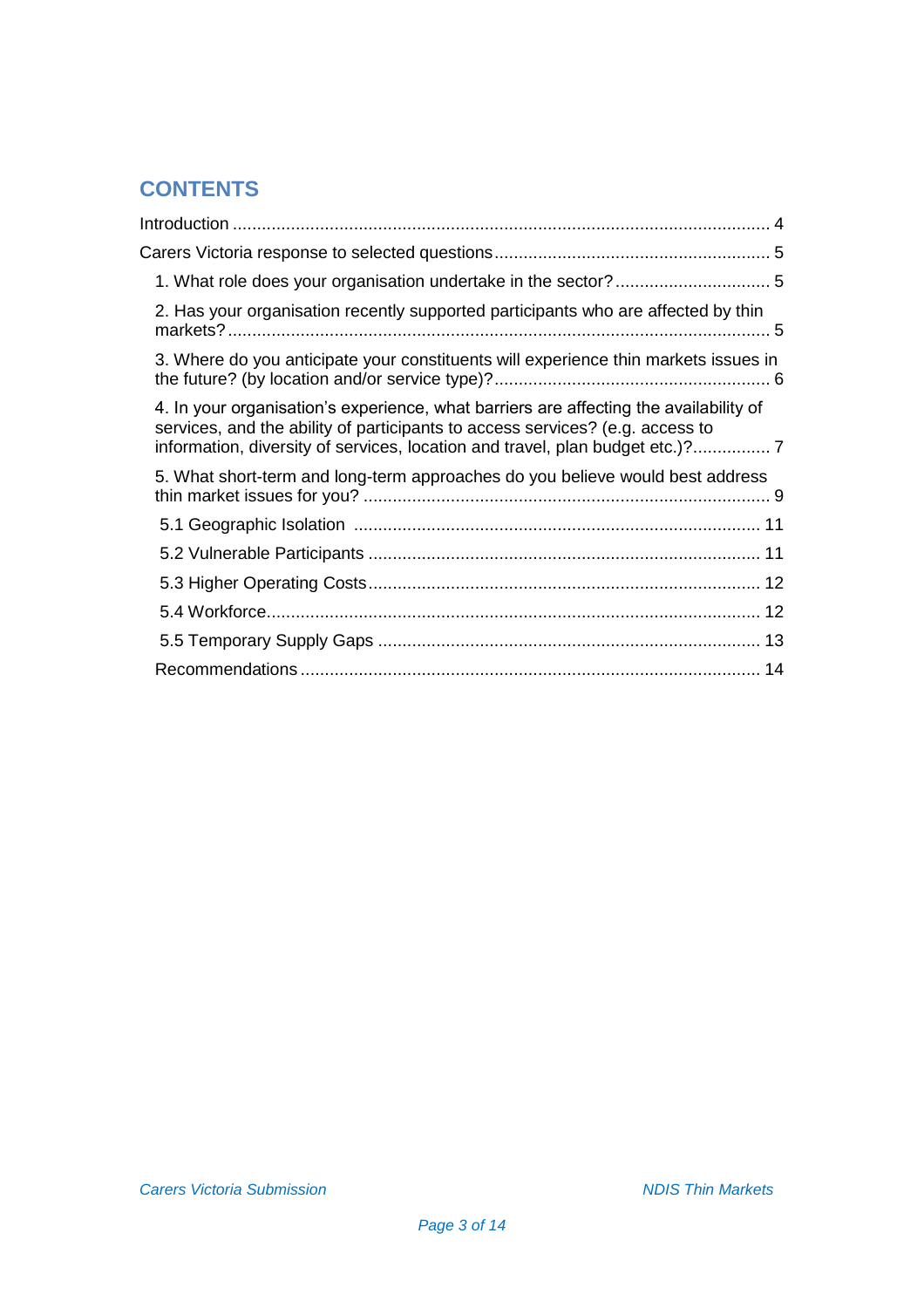# <span id="page-3-0"></span>**Introduction**

<span id="page-3-1"></span>The National Disability Insurance Scheme (NDIS) is a revolutionary and positive step in making Australia a fairer society. Participants are being supported to live more dignified, active lives and will have the opportunity to exercise choice and control by purchasing supports according to their needs and preferences.

People living with disability do not exist in isolation and unpaid family and friend carers often provide most of the assistance they receive. Victoria has an estimated 736,600 carers providing approximately \$15b worth of support annually. Engaging carers in participant plan development will increase the outcomes of the NDIS – the participant's whole life will be considered rather than a narrow focus on their disability.

The NDIS website states:

*The role of families and carers is often essential in supporting people with disability to realise their goals, so it is important to include them in discussions about supports.* 

Thin markets in the NDIS have significant impacts on participants who are unable to access support services and the consequences of this are frequently borne by family and friend carers.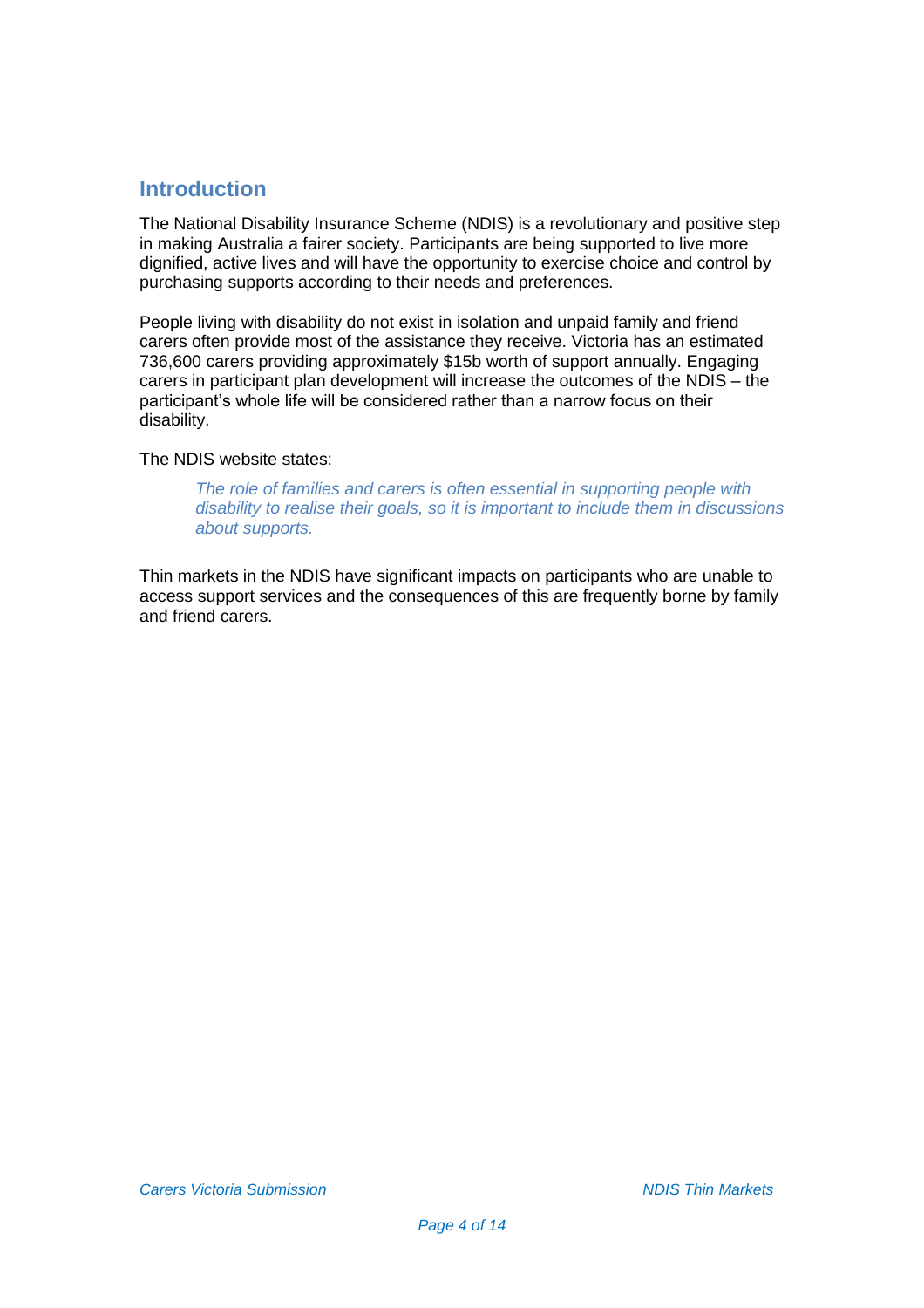# **Carers Victoria response to selected questions**

# **1. What role does your organisation undertake in the sector?**

Carers Victoria has worked for over 25 years to ensure unpaid family and friend carers and the people they care for are supported in their daily lives, so all involved have improved health, wellbeing, resilience and financial security.

As the state-wide peak body for carers, Carers Victoria represents and supports caring households throughout Victoria by working directly with them and collaborating with government, businesses and other community organisations to improve services, systems and supports. We provide and connect carers to a wide range of services, including counselling, funding support, respite, education and training. Carers Victoria also offers phone and in-person support to carers and participants to help them transition to the NDIS and build their confidence and capacity to navigate a disability support market.

Through the delivery of carer supports and services, Carers Victoria receives feedback from Carer Support Groups, Carer Support Workers, Service Managers, Carer Advisers and online forums. Two staff are solely employed to help carers negotiate the NDIS. Carers Victoria regularly attends working groups and meetings to represent the voice of carers in the disability sector e.g. the "Every Australian Counts" National Day of Action forum, held at Moonee Valley Racecourse, 3 May 2019.

### **2. Has your organisation recently supported participants who are affected by thin markets?**

Carers Victoria has supported scores of carers, and the people they care for, affected by thin markets, particularly those in rural and regional Victoria.

We have observed how thin markets have existed as long as disability services have and how thin markets usually result in poor participant outcomes, increased costs and a far higher demand placed upon carers and other informal supports.

A good example is the reluctance to include Short Term Accommodation Assistance in participants' plans, artificially reducing demand for residential respite facilities. A thin market will be created if respite facilities are forced to close.

The NDIS website says the National Disability Insurance Authority (NDIA) "…will fulfil its role as a market steward as the disability services market undergoes reform." The market must be managed so that services with high demand, such as accommodation and assistance, can continue operation.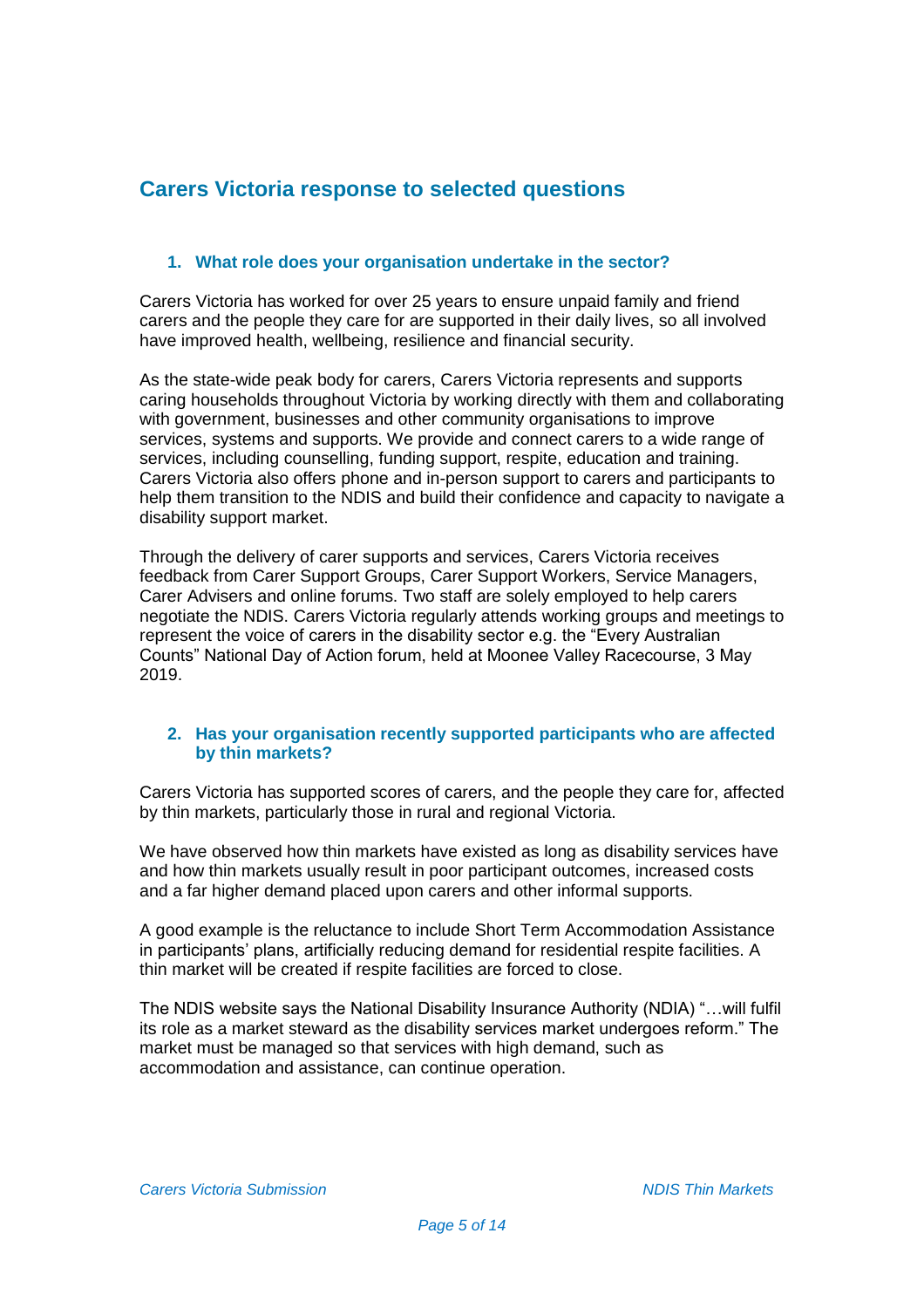## **3. Where do you anticipate your constituents will experience thin markets issues in the future? (by location and/or service type)?**

Carers Victoria's consultation with carers in Mildura found children with Autism Spectrum Disorders (ASD) had difficulties in access local specialised and early intervention services. Mildura is a large regional city and cannot sustain sufficient services, Carers Victoria has found this difficulty increases the more remote people are.

Carers Victoria's experience indicates participants are most likely to be disadvantaged by thin markets if they:

- have a psychosocial disability
- are in isolated geographic areas
- have complex needs
- have behaviours of concern, and
- have a housing need.

Carers Victoria notes that the NDIS is not one market but is numerous intertwined markets interacting with each other. Also, as the NDIS is very new, thin markets are still emerging and it is difficult to tell if they are expanding, static or decreasing in size.

Carers Victoria notes that carers report thin markets have emerged for the following service types:

- transport state-wide
- support coordination
- specialist support coordination
- Specialist Disability Accommodation and accessible housing in general
- Short Term Accommodation Assistance
- allied health therapists
- participants transitioning from Better Start and Helping Children with Autism (HCWA) funding, and
- adult training and support services, where carers report some providers are exiting the market or capping their services to existing clients.

In relation to support coordination, the effectiveness of the service is limited by the low unit cost per hour for this support. Carers report inexperienced support coordinators and insufficient hours of support coordination in NDIS plans. Specialist support coordination is further limited by workforce shortages of people who have high levels of skill and experience in working with people with disabilities and complex needs and their families.

#### **Recommendation 1: The NDIA constantly monitors the status of thin markets and publishes results allowing providers to plan services adequately.**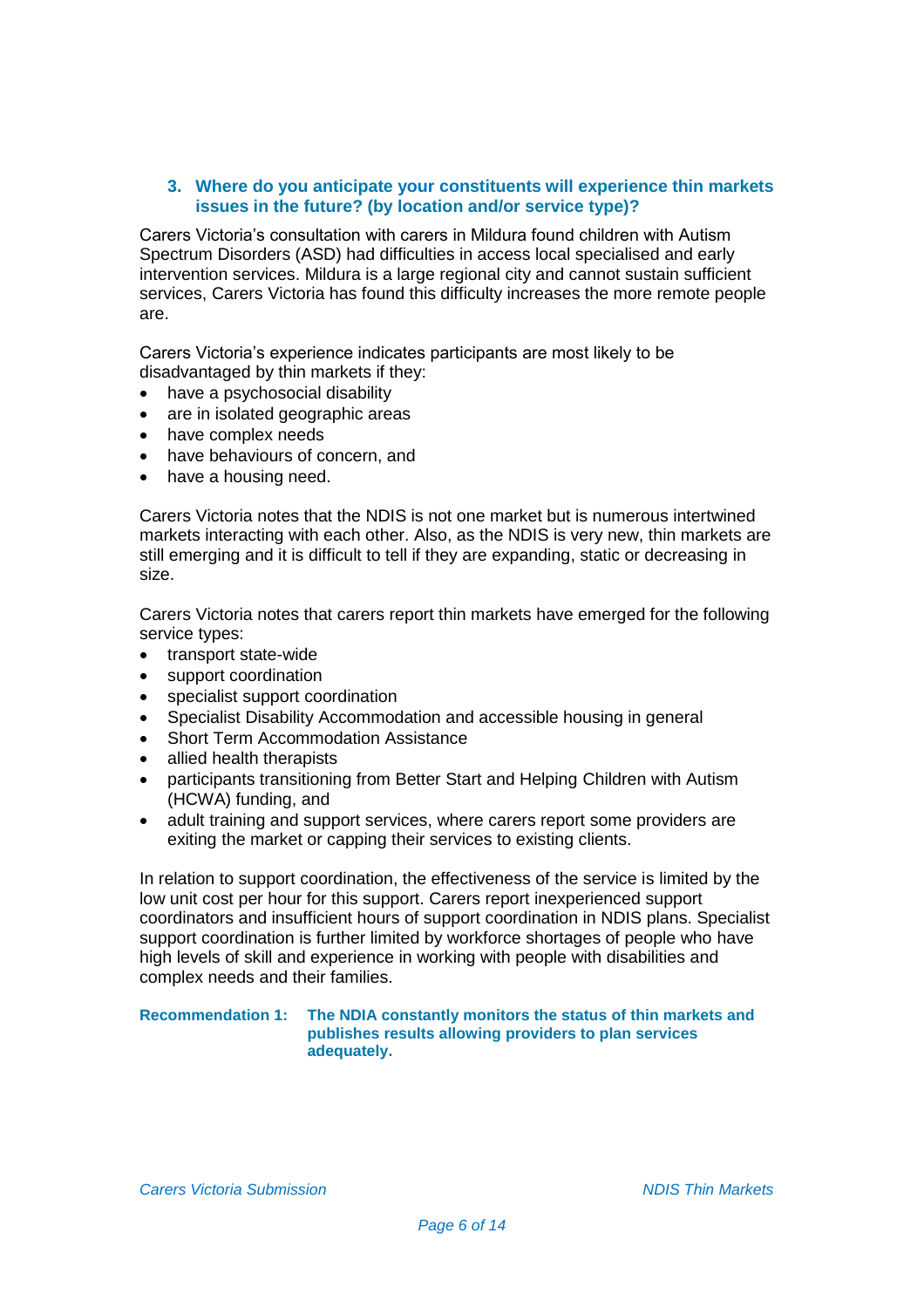**4. In your organisation's experience, what barriers are affecting the availability of services, and the ability of participants to access services? (e.g. access to information, diversity of services, location and travel, plan budget etc.)?**

Carer consultation and feedback have shown a very significant shortage of disability experienced staff at the NDIA. This has also been reported by carers meeting with Local Area Coordinators. While we acknowledge some sample bias, as we mainly get calls due to people not being able to navigate the system, carer feedback shows skill levels within the sector appear low.

A lack of skilled staff has led to some inappropriate support plans. The market cannot grow appropriately to meet needs if demand for some service types is not accurately represented.

For example, Carers Victoria has been informed some respite care facilities in rural areas of Victoria are in jeopardy due to poor utilisation. Local carer support workers report these facilities were fully booked prior to the NDIS. If scheduled, regular shortterm accommodation assistance is not available through the NDIS, emergency respite will face significantly more demand, yet facilities to meet this demand may have closed.

Respite is possibly the largest issue carers request assistance with from Carers Victoria, but some carers report planners refusing to include short term accommodation assistance in participant plans.

Other barriers inhibiting participants accessing services include:

- geographic isolation
- lack of public information about the NDIS
- lack of information to Culturally and Linguistically Diverse communities, especially in different languages
- providers "cherry picking" less challenging clients, and
- service providers having difficulty identifying and marketing to suitable participants.

Systemic issues creating unnecessary barriers for participants and their families include:

- inadequate pricing for some service types
- workforce shortages, and
- increased operating costs for providers of doing business with the NDIA e.g. inefficient portal, planning and payment issues.

Carers Victoria notes the changes to NDIS pricing from 1 July. The NDIA must be more responsive to consumer and industry feedback on the real costs of providing a safe, quality and individualised disability support service.

We have observed how LACs and Early Childhood Early Intervention partners appear to have focussed on bi-lateral targets. There has been little invested in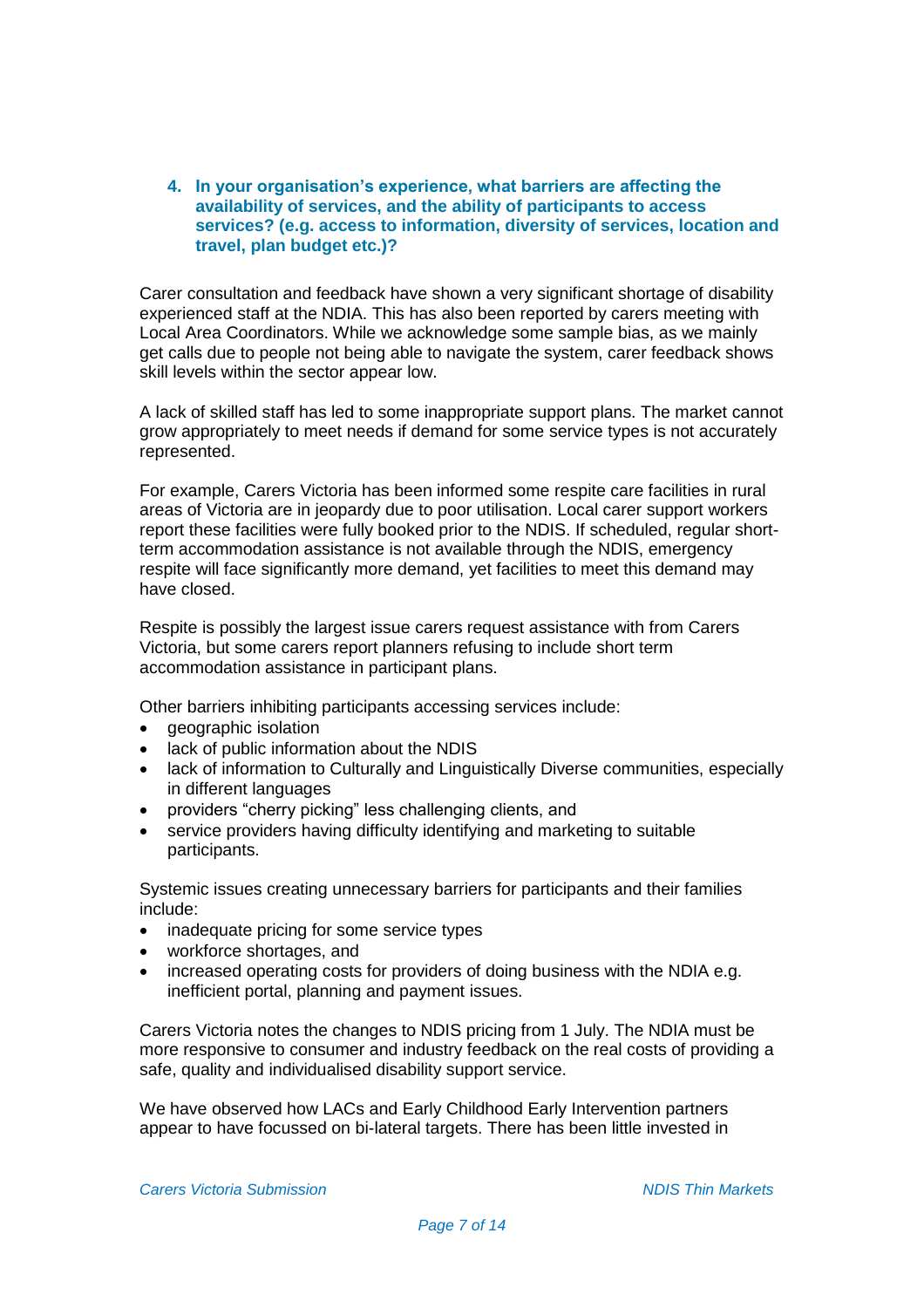supporting participants and carers to connect with specialist and mainstream services.

Again, the NDIA has a role in the stewardship of the disability market and can be generating the rapid increase in service providers. While the number and types of service providers is growing, it is at a slow rate. Significantly increasing unit cost price in some areas would accelerate the number and types of service providers, particularly in areas of skill shortage such as behaviour support services. Subsequently holding the price constant for a few years would favour more efficient providers.

Another impediment is the lack of skilled planning staff. Carers and participants have reported they cannot get assistance from private support staff and the LAC on how best to develop a program which meets their needs. Some participants have been lost in the system and have not been notified of their status or approved plan.

#### **Recommendation 2: The LACs need greater accountability on supporting participants to activate the supports funded in their plan.**

There have also been complaints of very long delays in having plans reviewed by the NDIA when a change is needed.

#### **Recommendation 3: Lift the staffing cap on the NDIA.**

One carer reported they made approximately 25 phone calls to different service providers on a list given by their LAC and only had two responses. The published list of providers does not indicate which providers have a waiting list or enough detail to confirm whether they can take on new clients.

#### **Recommendation 4: Make the NDIS website's list of providers more user friendly and more up to date.**

Carers Victoria has had two main areas of NDIS enquiry from carers. The first is when they receive a letter and not know what the next step is. The second is when carers and the participants access the portal, the information is overwhelming. People with poor literacy, English language and advocacy skills often do not know what to do or how to best use the NDIS.

| Recommendation 5: The NDIS must be marketed in appropriate languages to<br>demographic groups who are under-represented in the NDIS.                                                       |
|--------------------------------------------------------------------------------------------------------------------------------------------------------------------------------------------|
| Recommendation 6: The NDIA and LACs employ people with disabilities and/or from<br>diverse language and cultural groups to improve<br>communication with the people they are working with. |

Many participants and carers were comfortable using long-standing specialist disability support organisations where they felt services were generally good and choice was not a major component of core activities. Carers Victoria has dealt with some participants and carers who are unfamiliar with how best to negotiate a new system, with multiple choices on many levels. We are optimistic this will change over time, but it is a problem many people face in the short to medium term. Greater

*Carers Victoria Submission NDIS Thin Markets*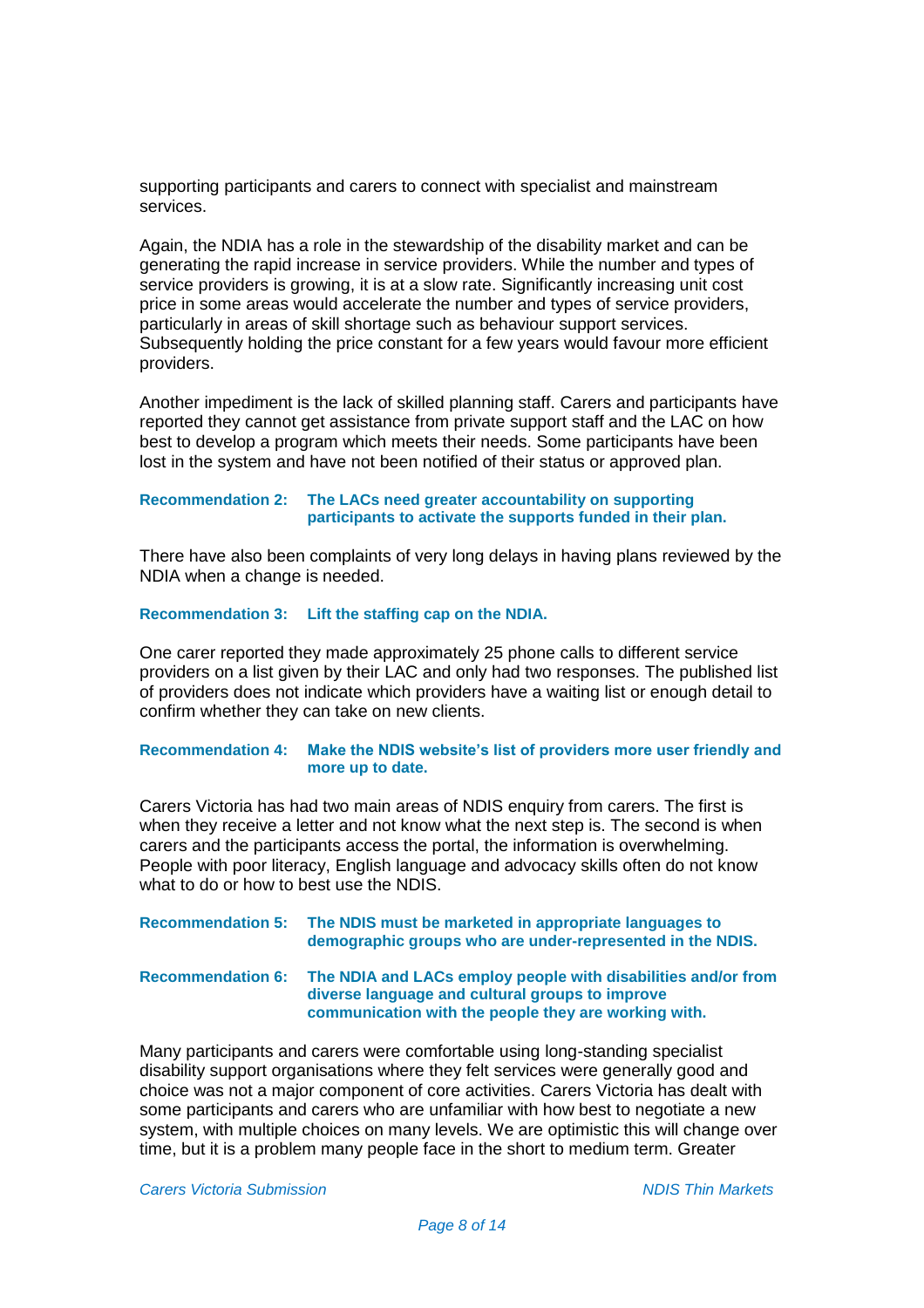investment to support participants and their parents/carers will help them become confident and capable consumers who will understand their service agreements and be able to negotiate with providers.

**Recommendation 7: Fund an adequate number of planners to support carers and participants manage the NDIS.**

**5. What short-term and long-term approaches do you believe would best address thin market issues for you?**

(e.g. provision of more information to participants and providers about supply and demand, government directly paying a provider to make sure supports are available, bundling of services, different approach to pricing, establishment of an effective e-market etc.)? Are there approaches you would not support?

Carers Victoria has found NDIA pricing of some services does not match the cost of provision which precludes the creation of a functioning market. Scope, a major service provider for people with physical, intellectual and multiple disabilities and developmental delays, has withdrawn from one to one service provision in participants' homes as it was uneconomic to continue providing this service. It has been reported both Anglicare and Australian Unity are considering doing the same.

# **Recommendation 8: NDIA pricing to accurately reflect the cost of service provision.**

#### **Recommendation 9: The NDIA must continuously monitor both the cost of service delivery and the payment fee to the service providers and publish results.**

The growth in demand for NDIS services will severely test the capacity of the market. Research by Curtin University and National Disability Services (NDS) suggests many non-government disability service providers lack the capacity to invest in major growth and two-thirds report they are worried about their ability to provide services with NDIS prices. New providers are hesitant to invest and many small potential providers have found the registration process onerous. The Australian Psychological Society has commented on how many of their sole traders are not prepared to participate in the NDIS due to its third-party registration costs starting at \$9,000.

In the move to a market-based system, many service providers are considering either merging or ceasing to trade in the NDIS. In April 2019 the National Disability Scheme reported within the next two years, 38 percent of providers think it is "very likely or likely" their agency will merge with another. Regional providers are more likely to have this opinion.

The NDIA should only intervene when the market is either failing or is at a significant risk of doing so. The non-government sector must have the capacity and confidence to grow substantially and must not be crowded out.

#### **Recommendation 10: The NDIA should expand the provision of market data to assist providers with their planning and investment decisions.**

*Carers Victoria Submission NDIS Thin Markets*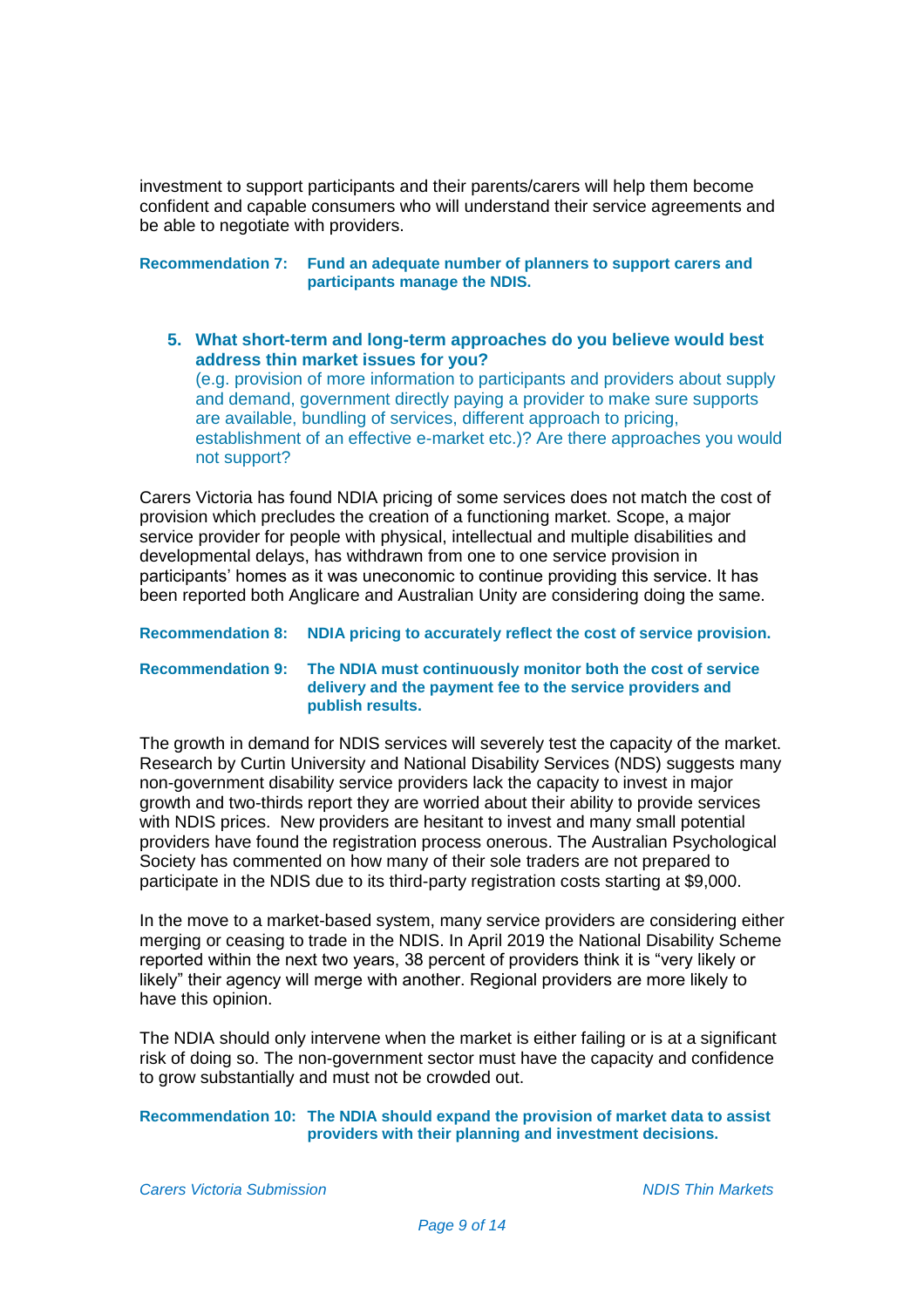The NDIA applies modest loadings to prices in regions which the Modified Monash Model determines are remote. The loadings do not adequately reflect the costs of service provision in some regions. Providers have no control over many of the factors determining costs in areas where distances can be vast and suitable workers are in short supply. The method for funding supports in these parts of Australia should be revised to reflect the full impact of local conditions.

**Recommendation 11: Revise the method for determining remote locations and price loadings to reflect the full cost impact of local conditions.**

However, the NDIA should not be propping up failing providers in thin markets.

**Recommendation 12: Have closed tenders from reputable service providers to participate in thin markets if the market is not providing enough competition or an acceptable level of amenity.** 

**Recommendation 13: Government should only provide services as a last resort.**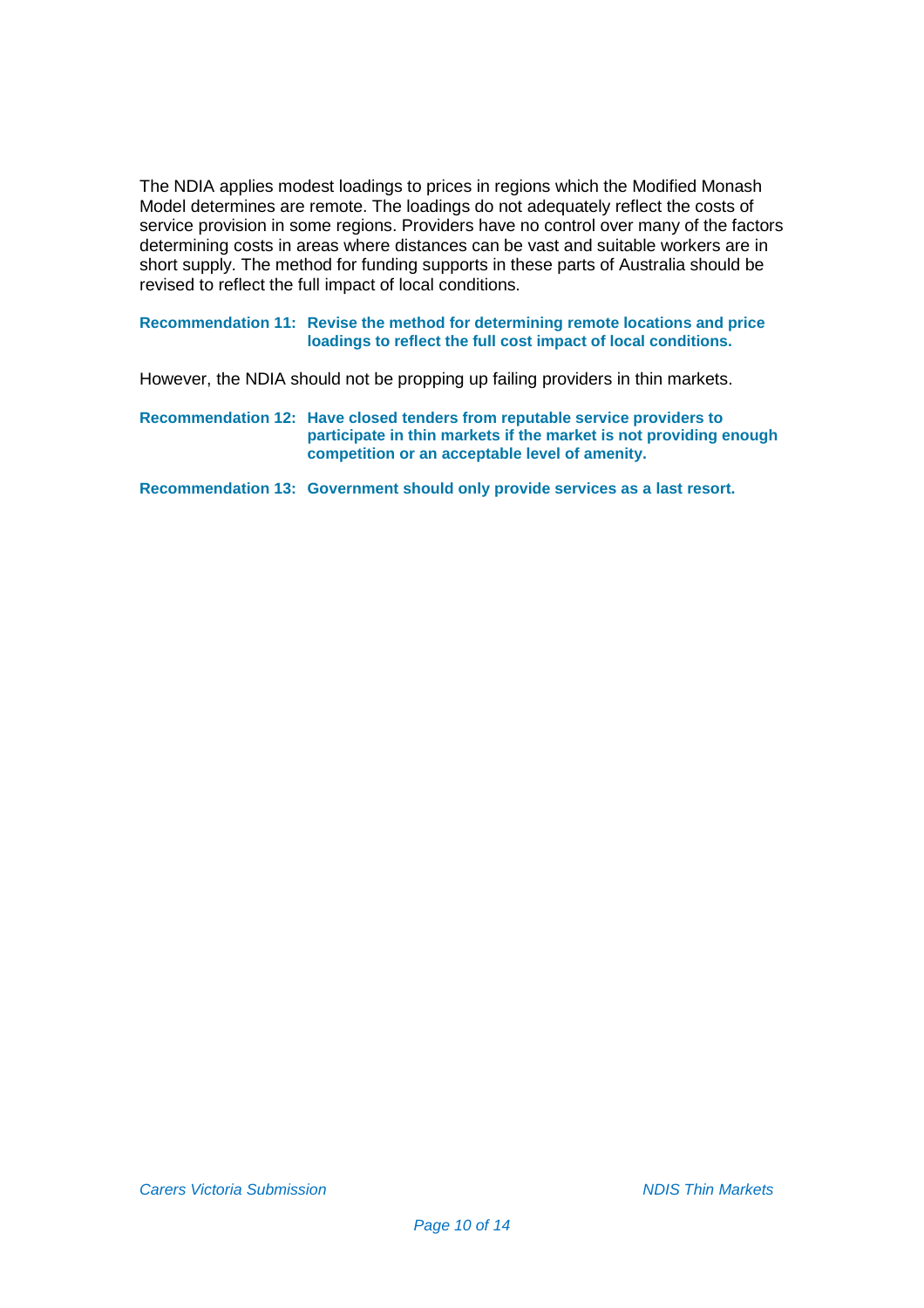Further recommendations to address major thin market areas:

# **5.1 Geographic Isolation**

- use telecommunications such as Skype to provide some regional services e.g. counselling
- engage local and lower skilled support workers who would be overseen by a skilled worker using telecommunications
- provide higher travel subsidies to workers in isolated areas
- encourage collective bookings of services by participants in areas
- offer tax incentives for skilled workers to be based regionally, and
- have government provide services or provide block funding to service providers with a demonstrated skill in the requisite area. Any provider must engage with the communities they support in the design and delivery of services.

# **5.2 Vulnerable Participants**

- mandate that highly skilled staff are to be engaged in providing safe, quality support
- pay higher pay rates for experienced and qualified workers, including those with specialist skill sets such as positive behaviour support skills. There is currently only a small gap between pay for lower and higher qualified staff
- have minimum staff qualifications and experience for some roles
- use evidence-based practice to measure how services are best delivered, and
- have more flexibility as to how funds can be spent for participants in thin markets.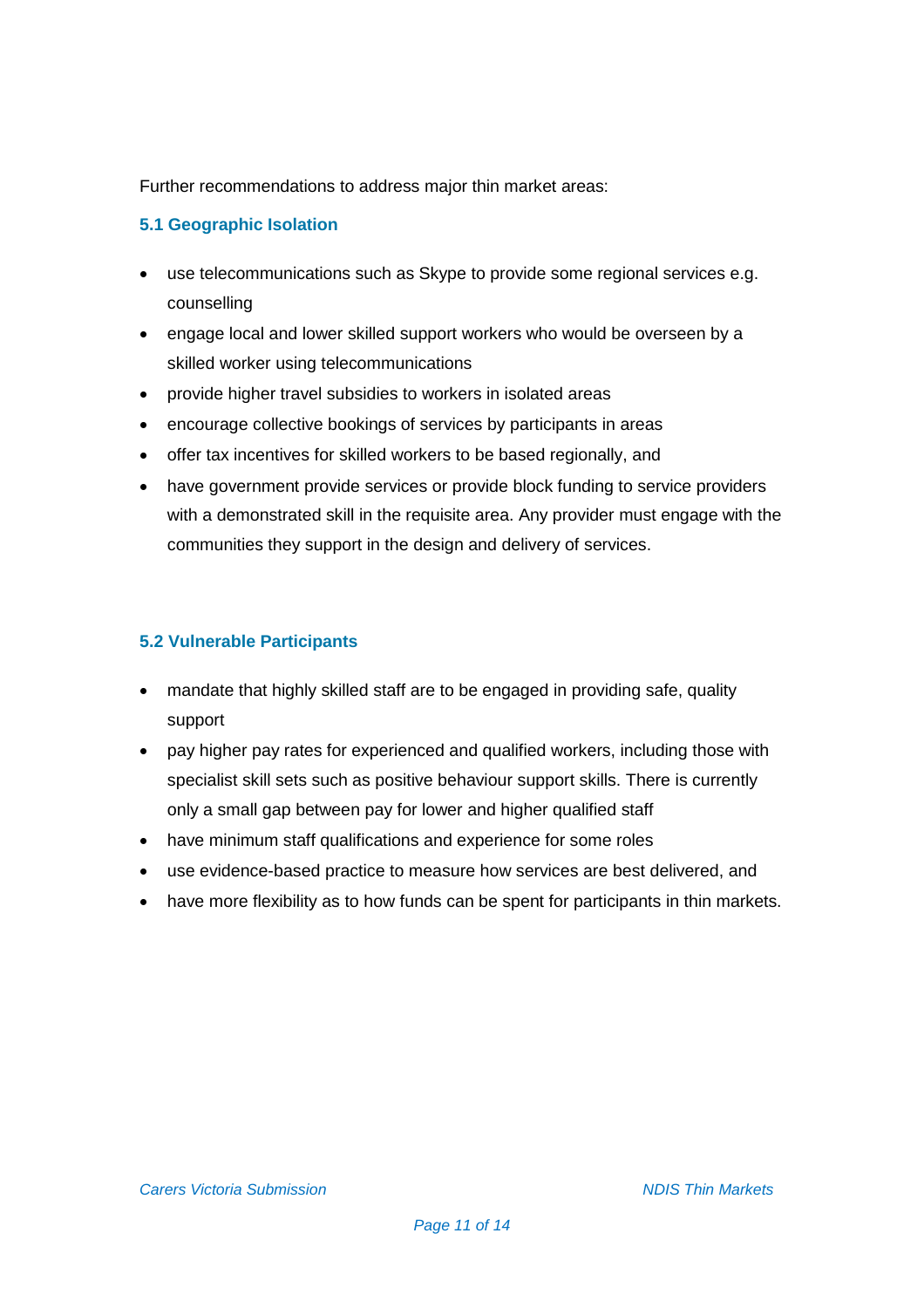# **5.3 Higher Operating Costs**

- have incentives for multi-skilled staff so diverse situations can be provided for
- ensure continuous training is a part of any registered provider's culture
- consider allowing NDIS funds to be used to assist a high needs participant and their carer move to an area where more services are available if they so choose
- grant a priority social housing transfer if a participant needs to be closer to services
- increase the use of telecommunicated service provision where appropriate
- Price gouging can be minimised by having a closed tender from reputable service providers to intervene in thin markets, and
- consider block funding or direct government service provision as a last resort.

# **5.4 Workforce**

- develop a clear and coherent national industry plan, with a strong focus on workforce growth and development, to support the sector's development and transition to the NDIS market. The plan should outline actions, timeframes, accountabilities and monitoring arrangements, and build on the commitments some governments have already made to workforce development projects
- institute a funded, portable training entitlement for disability support workers to acquire specialised skills and qualifications and develop their career across aged care and disability support
- have appropriate remuneration as an incentive to have skilled staff work in required areas
- Review the NDS' Workforce Capability Framework and workforce development tools and resources to see what is transferable to the NDIS
- allow flexibility in work-life balance for staff
- have rewards and recognition for innovation and good quality service provision
- provide tax incentives for skilled workers to operate in areas of high need e.g. geographically isolated

*Carers Victoria Submission NDIS Thin Markets*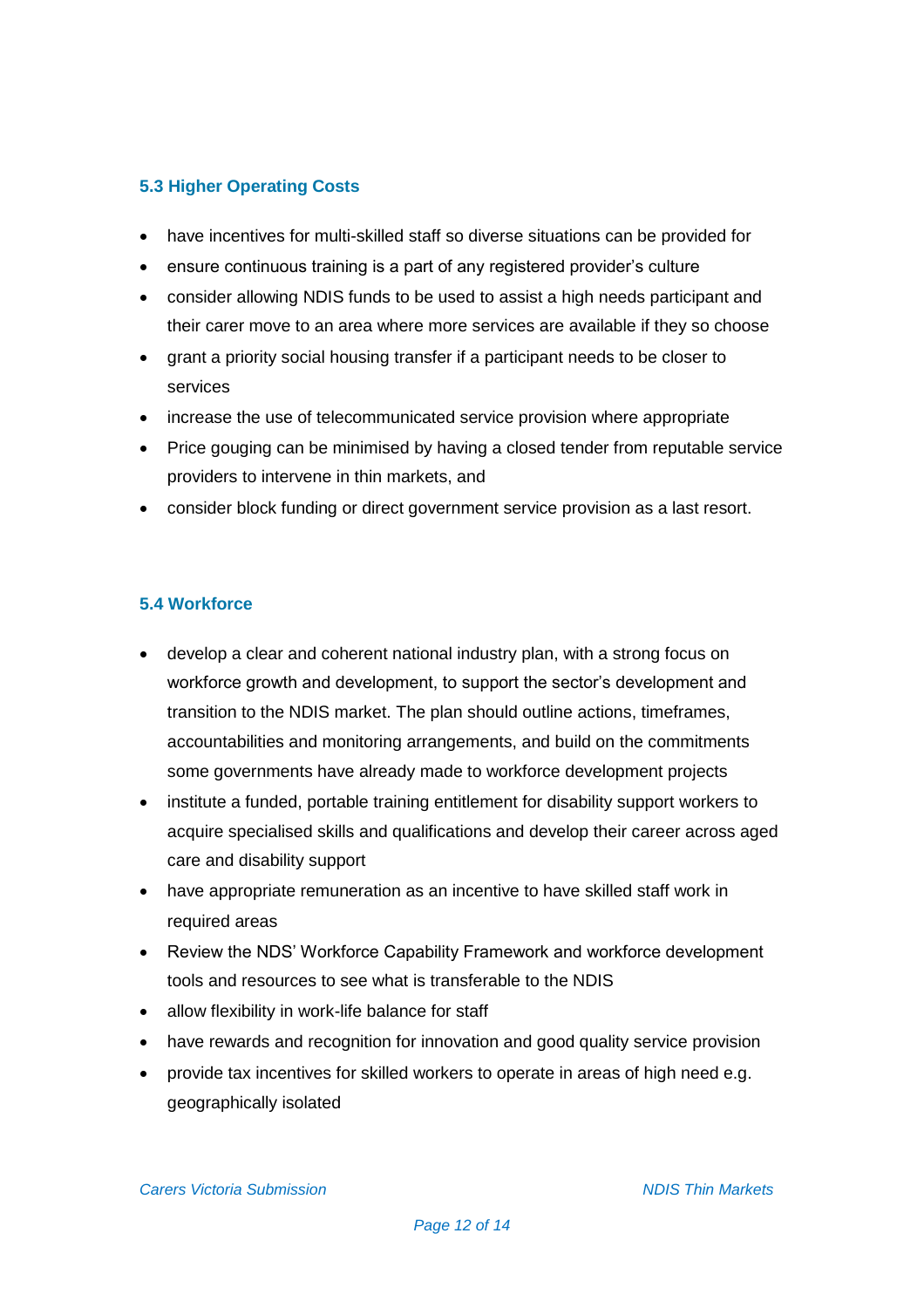- provide regional grants to train staff similar to the old teaching scholarships, where a staff member recipient must spend a number of years working in regional or specific vocational areas
- provide free or subsidised TAFE courses for workers wanting to upgrade skills or family carers wanting to enter paid disability support work, and
- have students undergo practical training and placement, as well as desk-based theory education.

# **5.5 Temporary Supply Gaps**

- set up coordinated regional responses involving government and service providers in areas where a supply gap is expected
- have the NDIA/LAC set up bulk purchasing arrangements for participants, e.g. pool participants' funds
- have considerable flexibility in the NDIA budget to deal with unexpected operational requirements
- individually ask participants if they would be satisfied with another type of intervention for a short period e.g. osteopathy rather than physiotherapy, and
- have temporary government provision of services as a last resort.